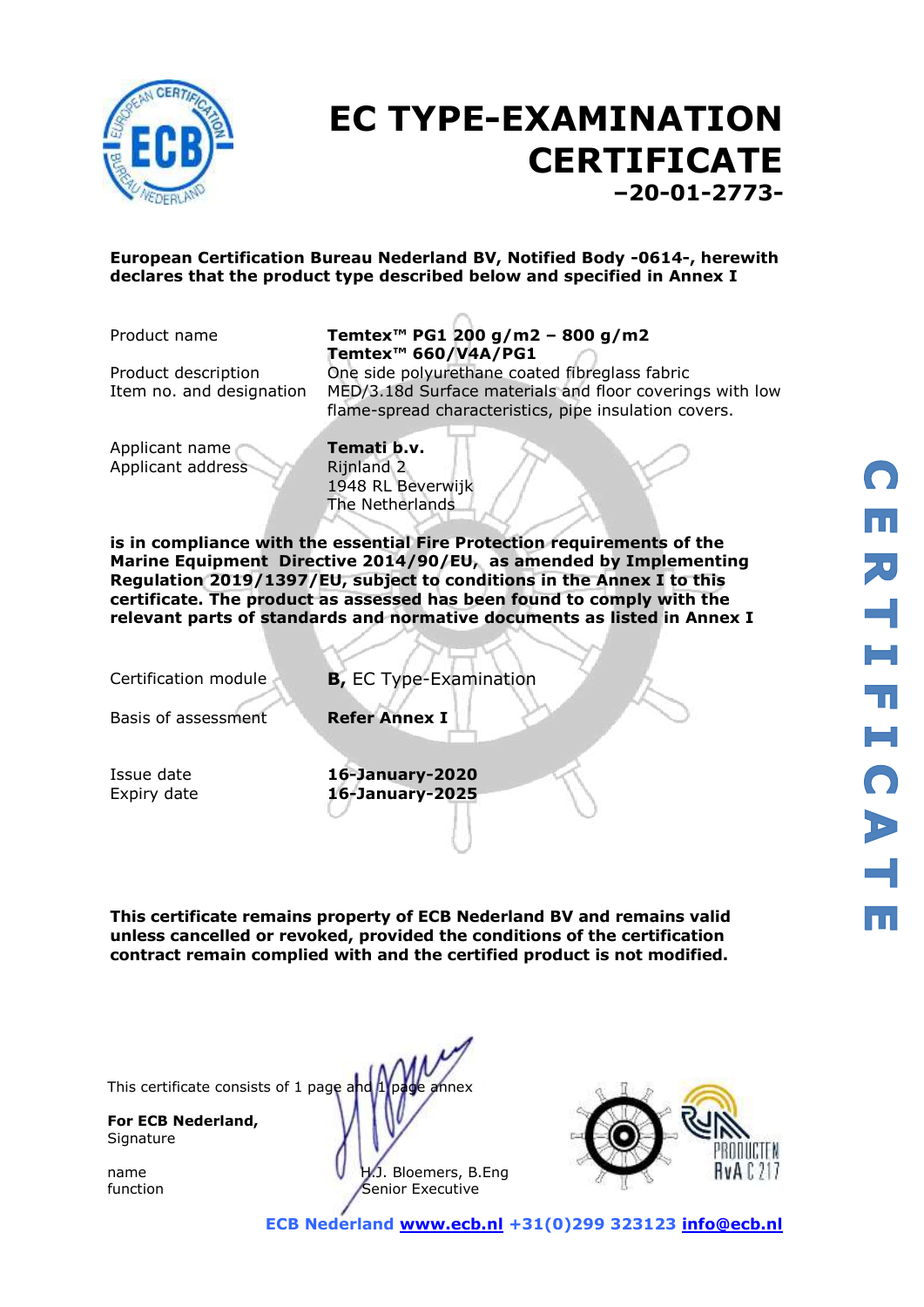

# **EC TYPE-EXAMINATION CERTIFICATE**

**–20-01-2773-**

## **ANNEX I**

#### **The certified product is found to comply with the standards and normative documents listed below:**

- Type approval requirements to SOLAS 74: Reg. II-2/3 and Reg. X/3.
	- Carriage and performance requirements to SOLAS 74:
		- o Reg. II-2/3, Reg. II-2/5, Reg. II-2/9,
		- o IMO Res. MSC.36(63)-(1994 HSC Code) 7
		- o IMO Res. MSC.97(73)-(2000 HSC Code) 7.
- Testing Standards: IMO Res. MSC. 307(88)-(2010 FTP Code), as amended (Nonflammability Test):
	- o Annex 1, Part 5
	- $\circ$  Annex 1, Part 2 (Smoke and Toxicity Test), approval without further testing.

#### **The certified product has been assessed on basis of:**

- Product samples
- Assessment report '191202 report 1 TEB-3360'
- Technical documentation as kept by ECB and producer:
	- o Product sheet 'TDS-Temtex 200 to 2000 PG1 NL'
	- o Product sheet 'TDS-Temtex\_660\_V4A\_PG1\_EN'

**Note 1:** This certificate expires when any modifications are made to the approved products without prior approval by the notified body that issued this certificate.

**Note 2:** Should the standards indicated on this certificate be amended during the validity of this certificate, the validity of this certificate needs to be re-assessed.

**Note 3:** The Mark of Conformity and Manufacturer's Declaration of Conformity for the certified product may only be applied c.q. issued if the Production-Quality Assurance (Module D), Product-Quality Assurance (Module E) or Product-Verification (Module F) of the Annex B of the MED continues to be fully complied with and certified by a Notified Body.

This certificate consists of 1 page and 1 page annex

**For ECB Nederland, Signature** 





 **ECB Nederland [www.ecb.nl](http://www.ecb.nl/) +31(0)299 323123 [info@ecb.nl](mailto:info@ecb.nl)**